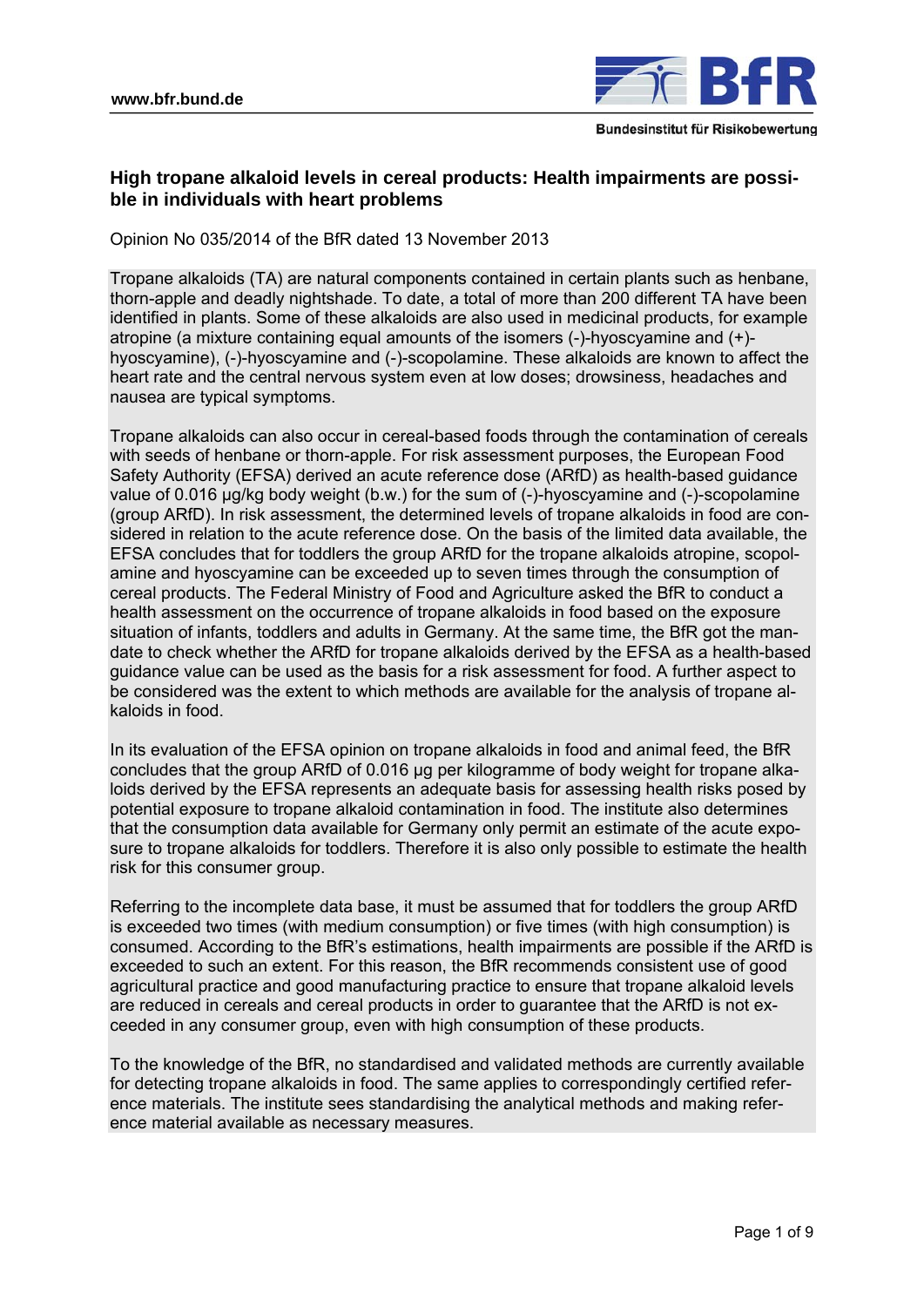

| <b>ZEBAR</b> |                                                                                | <b>BfR</b> risk profile:<br>Tropane alkaloids in food (statement no. 035/2014)                    |                                                    |                                                              |                                                       |          |                                                                        |
|--------------|--------------------------------------------------------------------------------|---------------------------------------------------------------------------------------------------|----------------------------------------------------|--------------------------------------------------------------|-------------------------------------------------------|----------|------------------------------------------------------------------------|
|              | <b>Affected</b>                                                                | Persons of all age groups, including infants and toddlers<br>Persons with cardiovascular diseases |                                                    |                                                              |                                                       |          |                                                                        |
| в            | <b>Probability of health</b><br>impairments with normal<br>or high consumption | Virtually impos-<br>sible                                                                         | Improbable                                         | Possible                                                     |                                                       | Probable | Certain                                                                |
| C.           | Severity of health impair-<br>ments with normal or high<br>consumption         | No impairment                                                                                     | Minor impairment<br>[reversible/irreversible]      |                                                              | Moderately severe<br>impairment,<br>reversible        |          | Severe impairment,<br>reversible                                       |
| D            | Validity of available data                                                     | High:<br>The most important data is avail-<br>able and consistent                                 |                                                    | Medium:<br>Some important data is<br>missing or inconsistent |                                                       |          | Low:<br>A large amount of important data<br>is missing or inconsistent |
|              | <b>Controllability by con-</b><br><b>sumers</b>                                | Control not necessary                                                                             | Control possible with<br>precautionary<br>measures |                                                              | Control possible by<br>avoiding certain prod-<br>ucts |          | Not controllable                                                       |

Dark blue fields correspond to the properties of the risk assessed in this statement (further details are available in the text of statement 035/2014 of the BfR dated 13 November 2013).

#### **Explanations**

The risk profile is intended to visualise the risk described in the BfR statement. It is not intended to make risk comparisons. The risk profile should only be read in connection with the statement.

**Row C** – **Severity of the health impairment with normal or high consumption**  Severe impairments can only occur in persons with cardiovascular problems

FEDERAL INSTITUTE FOR RISK ASSESSMENT (BfR)

### **1 Subject of the assessment**

In October 2013, the EFSA CONTAM Panel published a risk assessment on the occurrence of tropane alkaloids (TA) in food and animal feed (EFSA CONTAM Panel, 2013). The Federal Ministry of Food and Agriculture (BMEL) requested that the BfR

- submits a brief evaluation of the EFSA statement, in particular regarding the contamination of infant food and the EFSA assessment on this, and
- provides information on analysis methods for tropane alkaloids, particularly in cereals and infant food, and on the availability of reference substances.

The EFSA opinion states that TA can enter food as a result of contamination especially with seeds of the thorn-apple (*Datura stramonium*) and berries of the deadly nightshade (*Atropa belladonna*), in particular, but also with seeds of the henbane (*Hyoscyamus niger)*.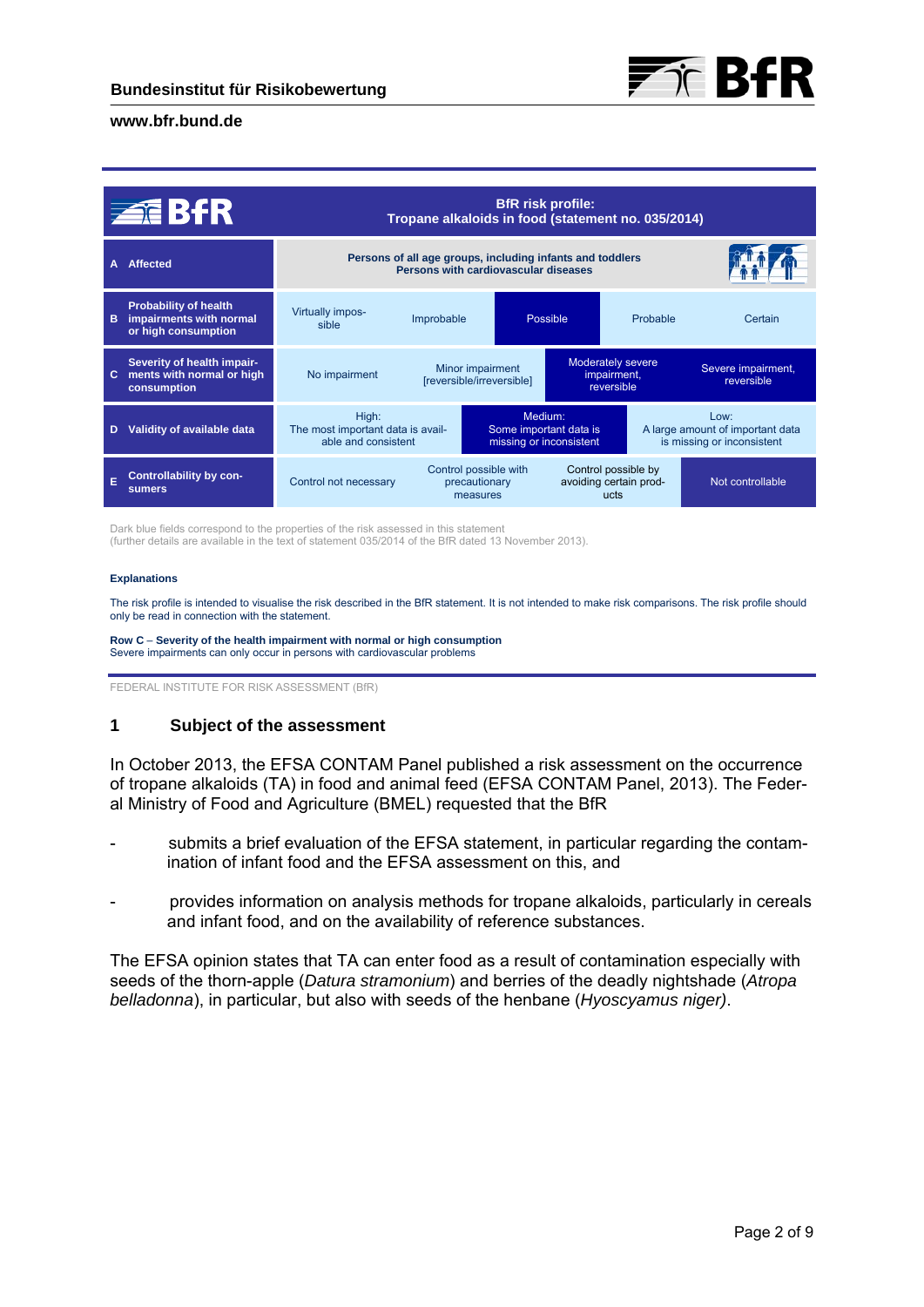

# **2 Findings**

From the perspective of the BfR, the current EFSA statement takes all relevant data that are available at present sufficiently into consideration. The health-based guidance value of 0.016 µg/kg b.w for the sum of (-)-hyoscyamine and (-)-scopolamine that was derived as acute reference dose (group ARfD) represents an acceptable basis for a risk assessment of possible exposure to tropane alkaloids as contaminants in food. The BfR assumes that the uncertainty factor of 10 selected for the derivation also takes adequate account of possible increased sensitivity that could exist in infants, pregnant and breastfeeding women, unborn babies, sick people and the elderly, for example.

The BfR shares the EFSA's view that data on the occurrence and consumption of tropane alkaloids are incomplete. Like the EFSA, the BfR comes to the conclusion that the available consumption data is only sufficient for an exposure estimate and risk assessment for the toddler<sup>1</sup> age group. The data situation does not allow any corresponding estimates for infants<sup>2</sup> or consumers of other age groups. The estimate of acute exposure of toddlers based on the German consumption data showed that the group ARfD is exceeded approximately two times with medium consumption and approximately five times with high consumption. With respect to the occurrence of (-)-hyoscyamine and (-)-scopolamine in cereal-based infant food, it is possible only to make the statement that it is necessary to make a distinction between products that are recommended for infants and toddlers and products that are only recommended for toddlers. The latter contained higher levels of TA than the former.

Overall, the BfR is not aware of any cases so far of health impairments to infants, toddlers, or consumers of other age groups due to the consumption of products contaminated with TA. However, in consideration of the currently unclear data situation, health impairments must be considered possible in principle if the ARfD is exceeded. A potential impairment is estimated as minor to moderately severe for healthy people when the ARfD is exceeded two to five times. However, a potential impairment must be estimated as severe under certain circumstances for people who suffer from specific health problems, such as cardiovascular diseases.

The BfR therefore recommends consistent use of good agricultural practice and technological manufacturing practice (GMP) to reduce levels in cereals and cereal products as far as possible in order to ensure that the ARfD is not exceeded. This applies in particular to products intended for nutrition of infants and of toddlers.

The BfR points out that standardisation of existing methods for analysis of TA in food is necessary. Up to now, certified reference materials are also not available.

-

<sup>1</sup> Children aged from 1-3, referred to as "toddlers" in the EFSA statement

<sup>2</sup> Children aged < 1 year, referred to as "infants" in the EFSA statement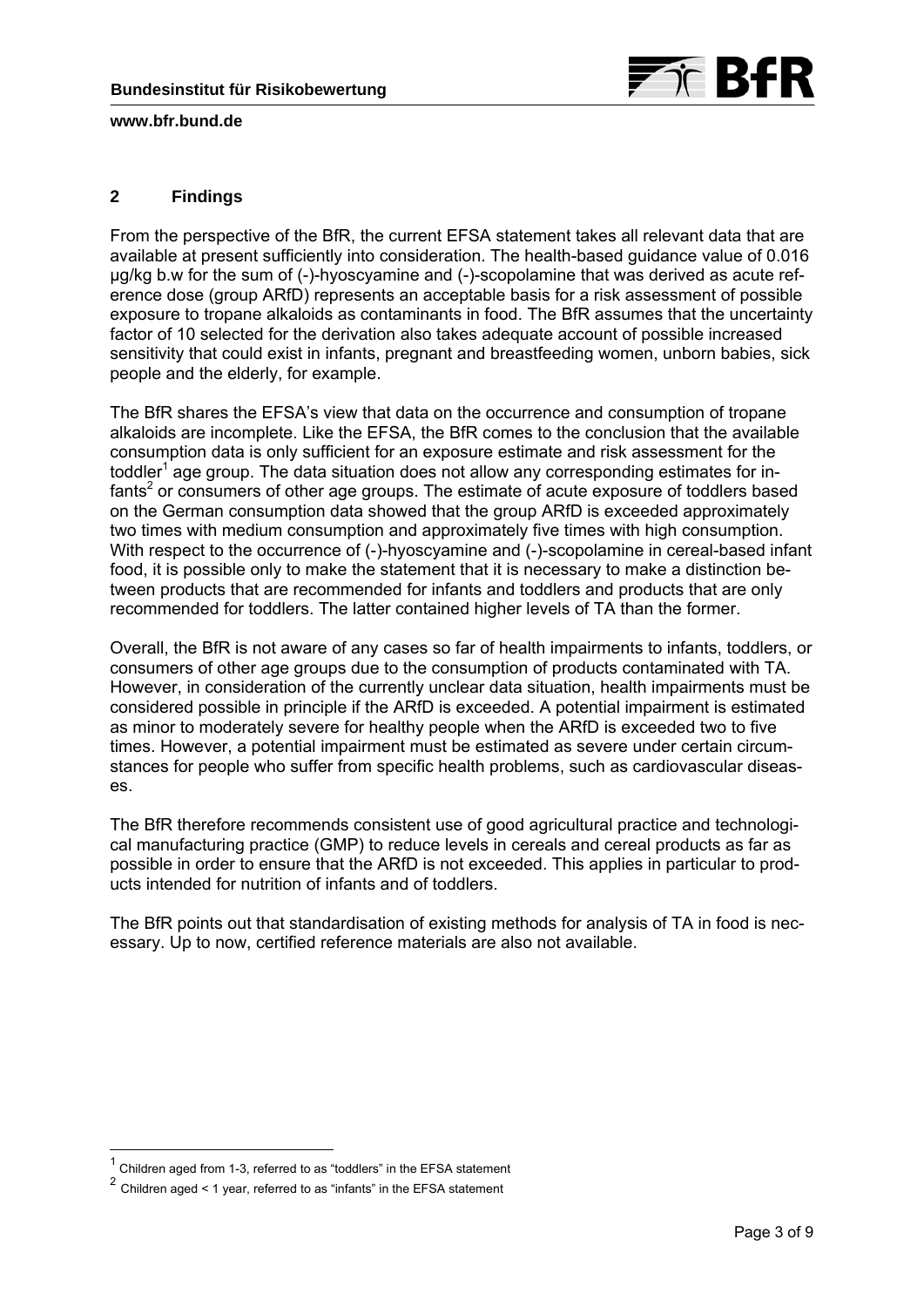

-

# **3 Statement of reasons**

- 3.1 Evaluation of the EFSA statement, particularly with respect to the contamination of infant food and the EFSA assessment on this
- 3.1.1 Derivation of a health-based guidance value by the EFSA

More than 200 TA have been identified in various plant species. However, only very limited data are available on the occurrence of TA in food and animal feed and on the toxicity of TA, and these data mainly relate to (-)-hyoscyamine and (-)-scopolamine. In its assessment, the EFSA therefore only refers to these two alkaloids or to atropine as the racemic mixture of (-) hyoscyamine and (+)-hyoscyamine. (-)-Hyoscyamine and (-)-scopolamine occur naturally, for example as main components of deadly nightshade (*Atropa belladonna*) and thorn-apple species (*Datura* spp.*)*. Cases of poisoning from the consumption of food contaminated with parts of these plants have been described in literature.

As described in more detail in the EFSA report, (-)-hyoscyamine/atropine<sup>3</sup> and (-)scopolamine have relevance as pharmaceuticals for oral use as muscarinic receptor antagonists (anticholinergic or vagolytic medicines) e.g. for treating spasms in the gastrointestinal tract, the biliary ducts or the urinary tract or for the prevention of kinetosis (motion sickness, travel sickness). The lowest single therapeutic dose for oral use is 1.4 μg/kg b.w. for (-) hyoscyamine, 6 μg/kg b.w. for atropine (corresponding to approx. 3 μg/kg b.w. (-) hyoscyamine), and 2.5 μg/kg b.w. for (-)-scopolamine. Known adverse effects of these alkaloids at the lowest oral therapeutic doses are a deceleration of the heart rate, dry mouth and reduced perspiration. At higher therapeutic oral doses an increased heart rate and mydriasis have been observed. Unlike (-)-hyoscyamine and atropine, (-)-scopolamine at levels of oral therapeutic doses causes a depression of the central nervous system (CNS). Dose-related information on the occurrence of adverse effects does not apply to patients who have diseases for which contraindications or precautionary measures relating to treatment with TA are described or who may react more sensitively than other patients. Usage restrictions with respect to oral treatment with (-)-hyoscyamine/atropine or (-)-scopolamine also apply during pregnancy or breastfeeding. When the therapeutic dose level is exceeded, all alkaloids mentioned cause CNS stimulation, psychotic reactions and hallucinations. The CNS effect only develops into a depression in the case of a massive overdose or severe poisoning. Death through respiratory arrest can then occur.

The EFSA report also describes individual therapeutic oral doses for children from two years of age for atropine and (-)-scopolamine. In relation to the body weight, these doses are above the lowest individual therapeutic oral doses for adults, but within the same order of magnitude. Oral doses for therapeutic use in younger children are not specified.

The EFSA considers the acute pharmacological and toxicological effectsto be the focus of the risk assessment of (-)-hyoscyamine and (-)-scopolamine. An acute reference dose (ARfD) for these substances is therefore derived. The derivation is based on observations in 20 healthy young male adults regarding the deceleration in the heart rate and CNS effects, such as drowsiness, headaches and nausea (Perharič et al., 2013a). A NOAEL (no observed adverse effect level) of 0.16 μg/kg b.w. and use of an uncertainty factor of 10 to consider individual differences are taken as the basis to derive a group ARfD of 0.016 μg/kg b.w. for

 $3$  It is assumed that (-)-hyoscyamine has approximately twice the antimuscarinic activity of atropine.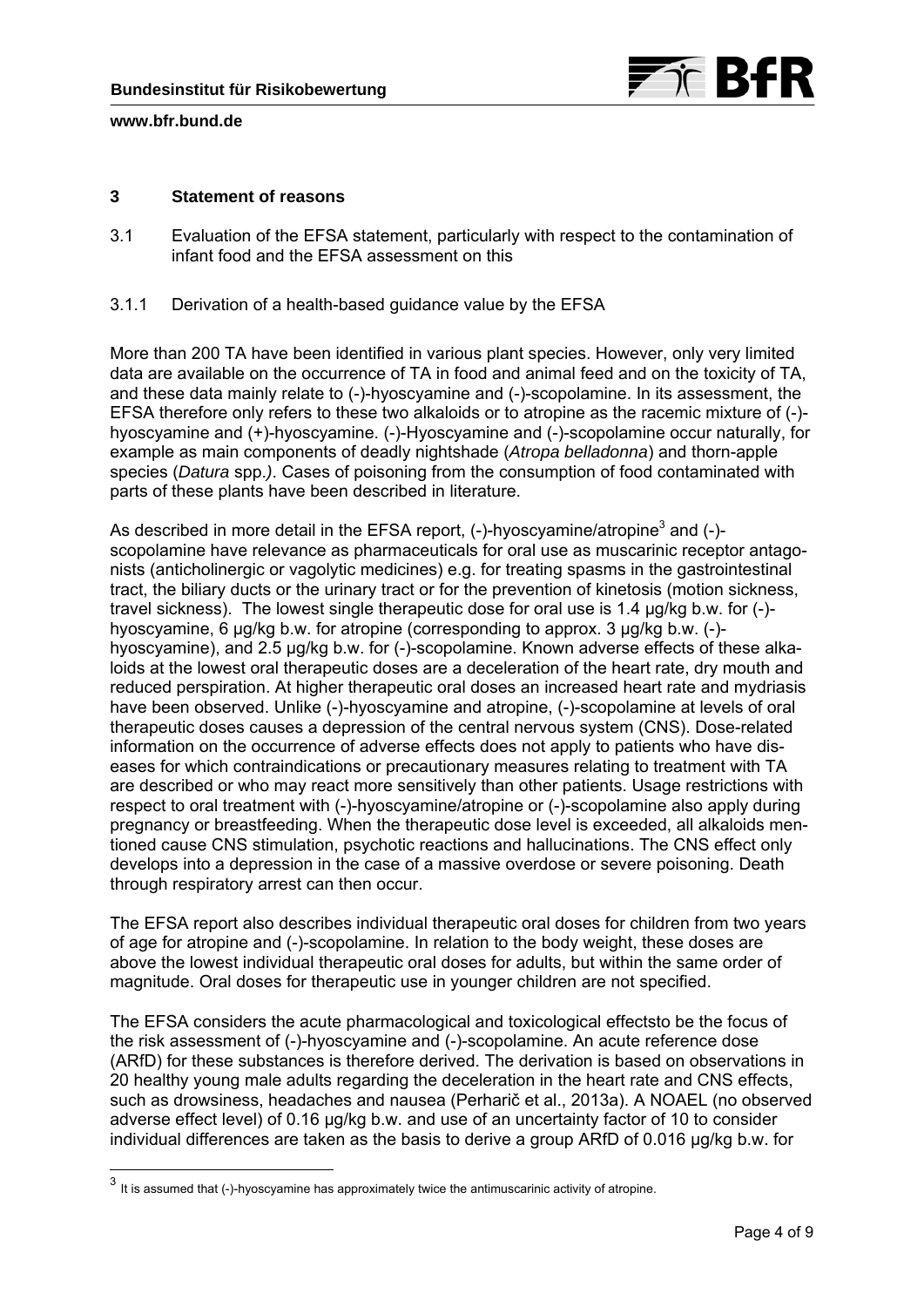

the sum of (-)-hyoscyamine and (-)-scopolamine, assuming equivalent potency.. Because TA do not accumulate and there are no indications of genotoxicity or chronic toxicity, a risk assessment based on the ARfD would also include risks posed by chronic exposure. The EFSA points out that the group ARfD lies two orders of magnitude below the lowest therapeutic doses for (-)-hyoscyamine and (-)-scopolamine.

3.1.2 Evaluation of data on occurrence by the EFSA

Data on the occurrence of TA in foodsfrom which a majority (n=112) originated in the Netherlands and a small amount (n=12) originated in Germany, was incorporated in the EFSA's statement. All samples were taken between 2010 and 2012. Concentrations below the detection limit were found in 103 samples. According to the EFSA classification, 93 samples were classed as "*Cereal-based food for infants and young children"*, 56 of which were categorised as "*Simple cereals that are or have to be reconstituted with milk or other appropriate nutritious liquids"*. In the majority of cases, these are products which contain a mixture of different ground cereal types, such as wheat, maize, rye, oats or rice. *"Biscuits, rusks and cookies for children"* was considered as an additional category.

The EFSA determines that adequate data on the occurrence of (-)-hyoscyamine and (-) scopolamine is only available for the food group "*Simple cereals that are or have to be reconstituted with milk or other appropriate nutritious liquids"*. Based on the labelling, a distinction could be made between products that are recommended for both infants<sup>4</sup> and toddlers<sup>5</sup> and products that are only recommended for toddlers. A larger proportion of the products intended only for toddlers was contaminated with TA and there were higher TA concentrations than in those products intended also for infants.

# 3.1.3 Evaluation of data on exposure by the EFSA

Short-term exposure to assess the acute toxicity was established for the toddler age group based on the DONALD study (Germany) and the DIPP study (Finland). The acute exposure for people with normal consumption was 0.039 μg/kg b.w. per day based on the DONALD study and 0.107 μg/kg b.w. per day based on the DIPP study. For individuals with high consumption, the estimated result was 0.081 μg/kg b.w. per day based on the DONALD study. The data from the DIPP study for individuals with high consumption was assessed as not very reliable and was therefore not used.

The EFSA came to the conclusion that the available consumption data, which originated from Germany and Finland, were sufficient only for an exposure assessment of the consumption of the toddler age group, but not that of infants.

The EFSA opinion also cites the publication of Perharič et al. (2013b), which reports cases of poisoning after the consumption of buckwheat products contaminated with TA from *Datura stramonium*. The exposure was estimated based on the TA concentrations in contaminated buckwheat flour. According to this estimate, the intake of (-)-hyoscyamine was between 0.7 and 137.6 μg/kg b.w., while that of (-)-scopolamine was between 0.4 und 63.5 μg/kg b.w..

-

<sup>4</sup> Children aged < 1 year, referred to as "infants" in the EFSA statement

<sup>5</sup> Children aged from 1-3, referred to as "toddlers" in the EFSA statement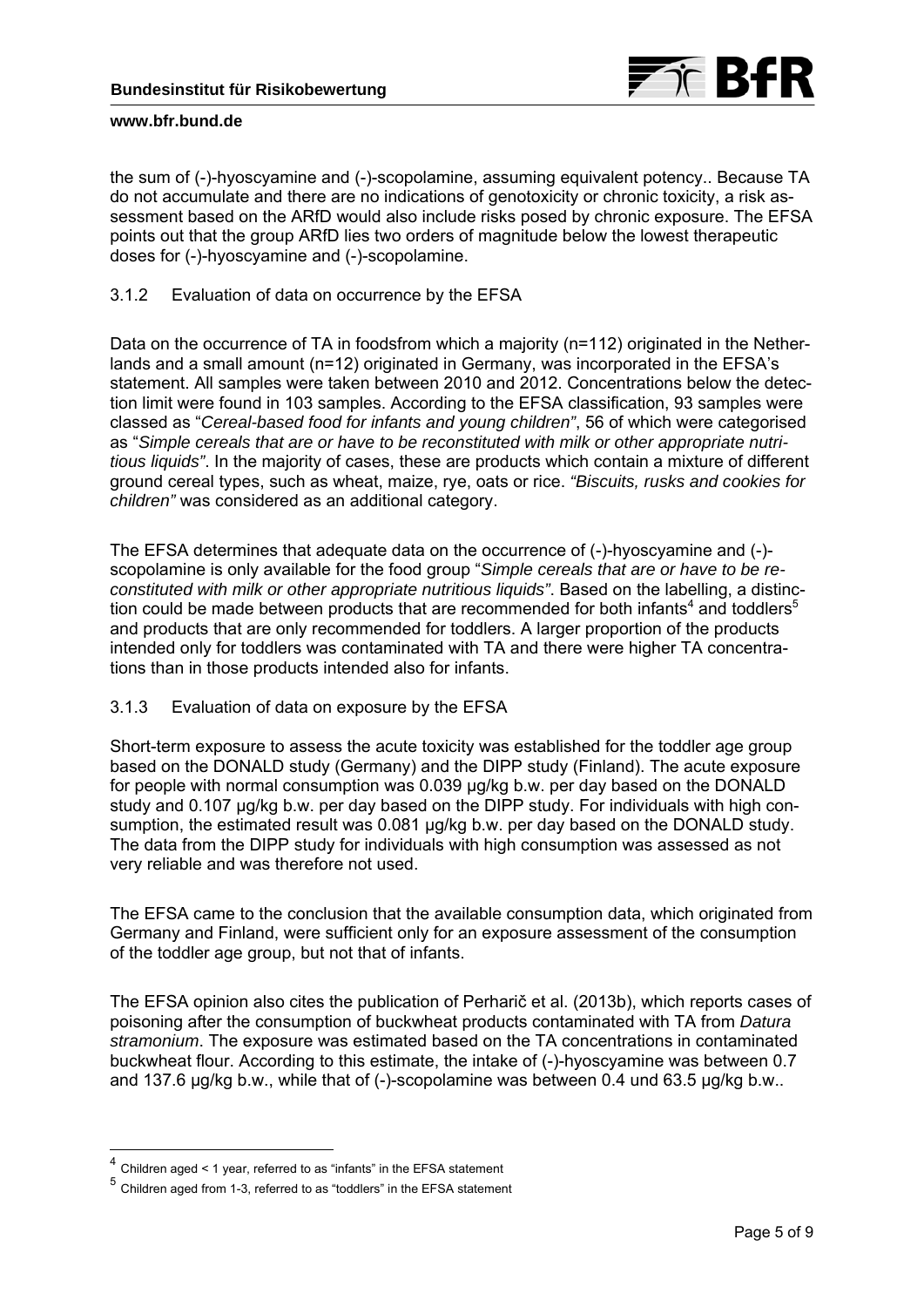

## 3.1.4 Risk characterisation by the EFSA

Due to the restrictions explained above, the EFSA was only in a position to perform a risk assessment for the toddler age group and not for infants or consumers of other age groups.

The estimate of acute exposure of toddlers based on the limited German consumption data available showed that approximately two times the ARfD of 0.016 μg/kg b.w. is ingested with medium consumption and approximately five times the ARfD with high consumption. Using the Finnish consumption data as a basis, an estimated acute exposure value for toddlers resulted which was six to seven times higher than the ARfD of 0.016 μg/kg b.w. with medium consumption. The Finnish data did not allow any meaningful risk analysis for toddlers with high consumption.

# 3.1.5 Evaluation and conclusion of the BfR

From the perspective of the BfR, the current EFSA report (EFSA CONTAM Panel, 2013) takes all relevant data that are available at present sufficiently into consideration. The derivation of a group ARfD based on a human study of healthy male adults with reference to the end points "Heart rate reduction" and "Effects on the central nervous system" is adequate.It is assumed that the selected uncertainty factor of 10 also sufficiently considers the possible increased sensitivity that could exist in infants, pregnant and breastfeeding women, unborn babies, sick people and the elderly, for example. The BfR therefore considers a group ARfD of 0.016 µg/kg b.w. for the sum of (-)-hyoscyamine and (-)-scopolamine to be an acceptable basis for a risk assessment of possible exposure to tropane alkaloids as contaminants in food. It is notable that the ARfD is approximately 80 to 150 times lower than the lowest effective therapeutic doses of (-)-hyoscyamine and (-)-scopolamine. It can be assumed here that the lowest effective therapeutic doses are not associated with serious undesired effects in the case of patients to whom no contraindications or usage restrictions (for example, due to cardiovascular diseases) apply.

The method for estimating exposure used by the EFSA corresponds to current scientific standards, and the results are outlined in a plausible manner. However, it should be noted that the estimate for toddlers was made based on only one food. Overall, the data used for estimating exposure is incomplete. The extent to which other foods could contribute to exposure is unclear. Under certain circumstances, actual exposure could be higher. A corresponding uncertainty analysis was carried out by the EFSA.

With respect to the question of how the risk associated with TA contamination of infant food should be assessed, the EFSA report makes the statement that a risk assessment of these products is not possible for infants due to insufficient consumption data for this age group. The evaluation of the data on the occurrence of TA in food merely allows the conclusion to be reached that contamination of cereal-based products for infant nutrition is at a relatively low level. For example, cereal-based products intended only for toddlers and not for infants contained higher TA concentrations and included a higher proportion of goods contaminated with TA compared to those which were also intended for infants. The BfR agrees with the statement that an assessment of the existing health risks for infants is not possible without adequate consumption data.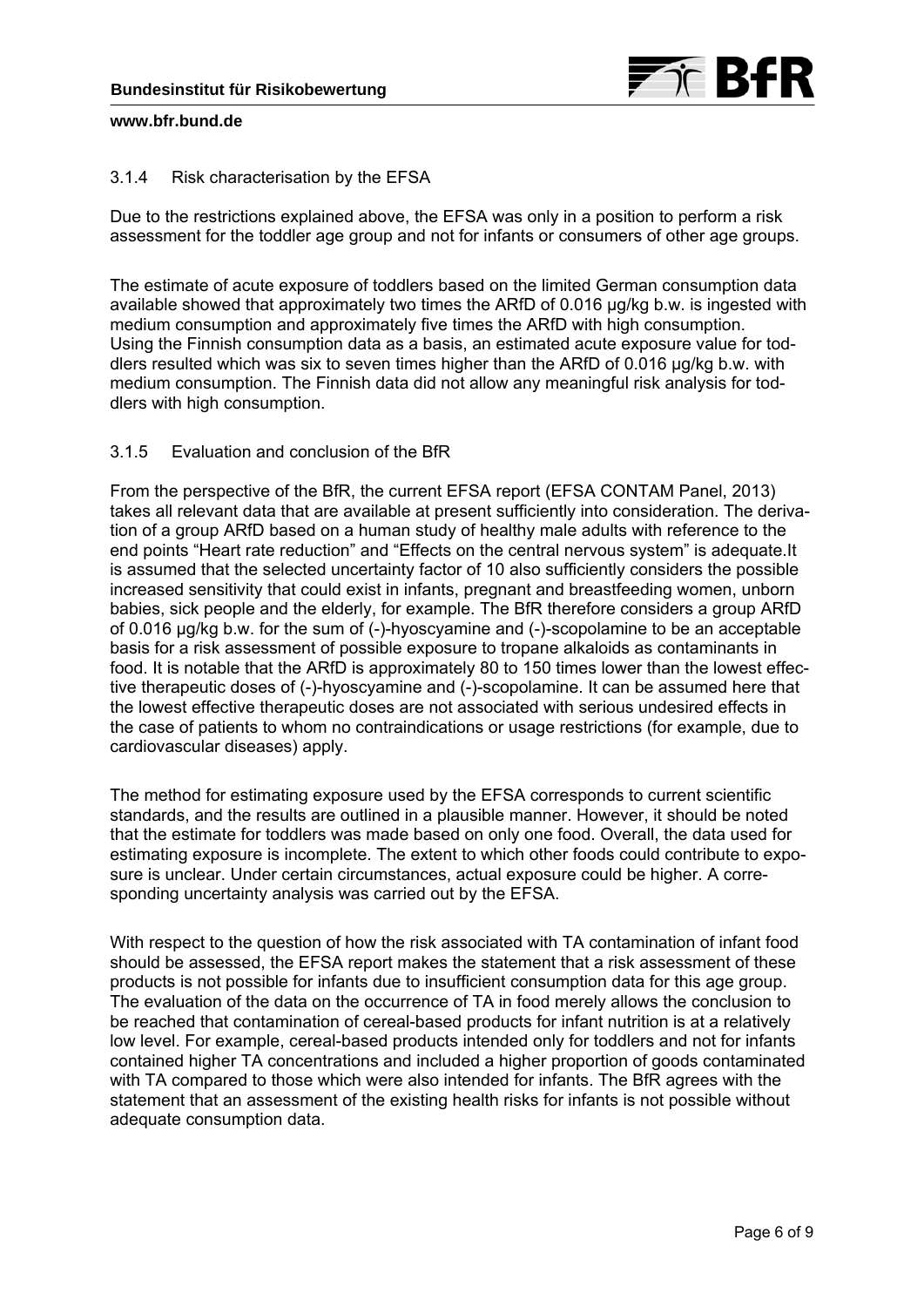

However, the EFSA was able to carry out a risk assessment for toddlers. Based on the German consumption data, this showed that approximately twice the ARfD of 0.016 μg/kg b.w. was ingested with medium consumption, and approximately five times the ARfD with high consumption. This means that the margine between the exposure value and the NOAEL observed in the human study is narrowed. The uncertainty factor is no longer ten, as considered necessary according to the ARfD derivation, but decreases to five or two, respectively. In healthy toddlers, the occurrence of minor to moderately severe health impairments is considered possible under these circumstances, although the occurrence of severe health problems is considered unlikely. Nevertheless, when the ARfD is exceeded to such an extent, the possibility of the occurrence of severe health impairments must be considered in persons with higher sensitivity, due to a cardiovascular disease, for example.

In this context, it should be mentioned that the EFSA opinion also describes individual therapeutic oral doses of atropine and (-)-scopolamine for children from two years of age onwards. In relation to the body weight, they are above the lowest individual therapeutic oral doses for adults, but within the same order of magnitude. No indications that children from two years of age onwards have a different sensitivity to TA than adults can be derived from this. Doses for therapeutic use in younger children are not specified. For fundamental reasons, in particular, pregnant or breastfeeding women and infants are seen as an especially sensitive consumer group for which any intake of pharmacologically active substances should be kept as low as possible.

On the basis of the present data situation, there are currently no specific indications of health impairments to infants, toddlers and consumers of other age groups through the consumption of TA-contaminated products. However, taking into account the current, albeit unsatisfactory, data situation, such health impairments must be considered possible in principle if the ARfD is exceeded. The severity of a possible impairment where twice to five times the ARfD is exceeded is assessed as minor to moderately severe in healthy individuals, but must be assessed as severe under certain circumstances for individuals suffering from specific diseases, such as cardiovascular diseases.

The BfR therefore recommends adherence to the specified ARfD and consistent use of agricultural and technological good manufacturing practice (GMP) in order to reduce TA levels. This applies in particular to products for the nutrition of infants and of toddlers.

Further, efforts to improve the data base on the occurrence of TA in different food categories and on their consumption by consumers of all age groups are seen as necessary.

3.2 Information on methods for the analysis of tropane alkaloids, particularly in cereals and infant food

For the analysis of the group of tropane alkaloids, which consists of more than 200 compounds with a tropane ring as their common basic structure, detection methods have mainly been developed for the individual compounds (-)-scopolamine, (-)-hyoscyamine and atropine. Atropine is a racemic mixture of (-)-hyoscyamine and (+)-hyoscyamine.

A number of studies on the occurrence and the composition of tropane alkaloids in the various plants show that the tropane alkaloid pattern varies in the different plant parts and is also dependent on the geographical origin (Doncheva et al., 2006; Berkovet al., 2006). (-)- Scopolamine and (-)-hyoscyamine were identified as main agents in the plants studied to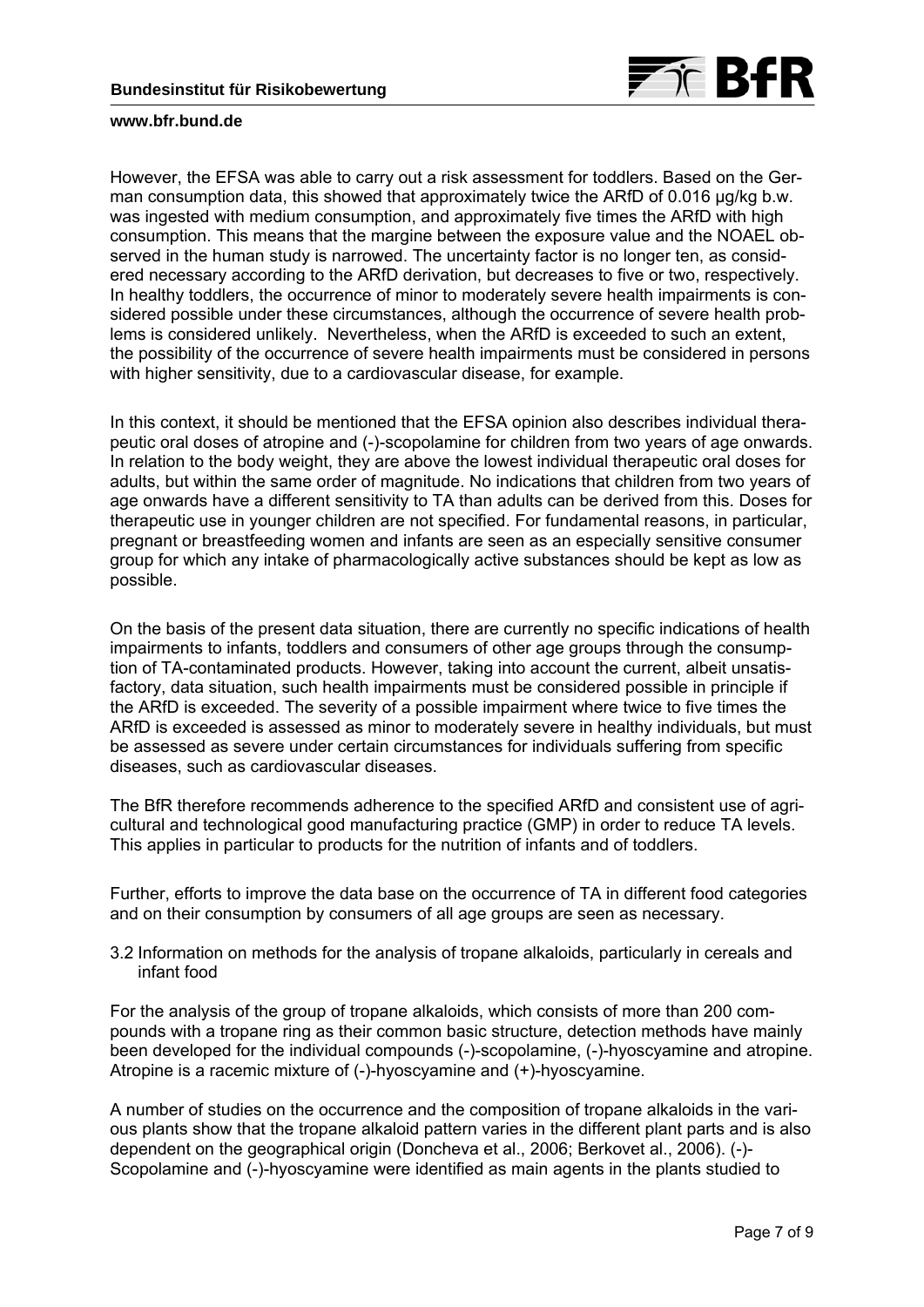

date. The studies to identify and separate the individual compounds were performed primarily with GC-MS (gas chromatography with mass spectrometry). The relative proportion of individual compounds in relation to the total tropane alkaloids detected was considered to estimate the quantitative composition.

Detection methods were developed for plant extracts, cereals, buckwheat, fruits, flour, cereal-based foods such as crackers, pasta, biological materials such as plasma or urine, and for animal feed.

GC-MS and LC-MS/MS (liquid chromatography with tandem mass spectrometry) were used for the quantitative determination of (-)-scopolamine, (-)-hyoscyamine and atropine (Breton et al., 2005; Caligiani et al., 2011; Jandric et al., 2011; John et al., 2010). With some LC methods, the racemic mixture atropine was separated on a chiral column (Breton et al., 2005). Some of these methods have been validated in the BfR. A standardised method or one which has been validated in a round robin test is not available.

To extract the analytes from the sample matrix, acidified extraction agents are often used, as well as mixtures of organic solvents, e.g. dichloromethane, or acetonitrile/water mixtures. The extraction can be carried out using a Soxhlet extractor, ultrasound or incubation of the samples over a longer period of time. Liquid-liquid extractions, for example using Extrelut, solid phase extraction or dispersive solid phase extraction, are described for further sample purification. Other purification steps reported in literature are filtration or degreasing of the sample. The analytes can be derivatised for analysis with GC. Due to the volatility of tropane alkaloids, it is also possible to analyse the underivatised compounds. For analysis with LC MS/MS, separation of the analytes takes place primarily with RP-18 columns and detection takes place by means of electrospray ionisation and tandem mass spectrometry.

Standard addition or internal standardisation with nicotine as an internal standard are used for quantification (Caligiani et al., 2011).

(-)-Scopolamine, (-)-hyoscyamine and atropine, in particular, can be obtained commercially as analytical reference substances. A small number of other tropane alkaloids (e.g. homatropine or anisodamine) can be procured from suppliers of phytochemicals or manufacturers of special chemicals. Atropine is available as an isotope-labelled compound.

The following conclusions can be drawn from the available literature on analysis methods for the detection of tropane alkaloids:

- Further studies on the occurrence and pattern of tropane alkaloids in the different plants and plant parts must be carried out. The results from these studies also determine the further procedure for developing suitable analysis methods, particularly with respect to the selection of the required analytes. Conclusions can be drawn from these studies as to the food and animal feed products for which control of the tropane alkaloid level is necessary. This applies both to food and animal feed products containing plants in which tropane alkaloids naturally occur and to those products which are contaminated with these plants.
- Subsequently, standardisation of methods is desirable, particularly with respect to control of the relevant food and feed products.
- Certified reference materials are advantageous for checking the quality of an analysis. These materials are not available to date.